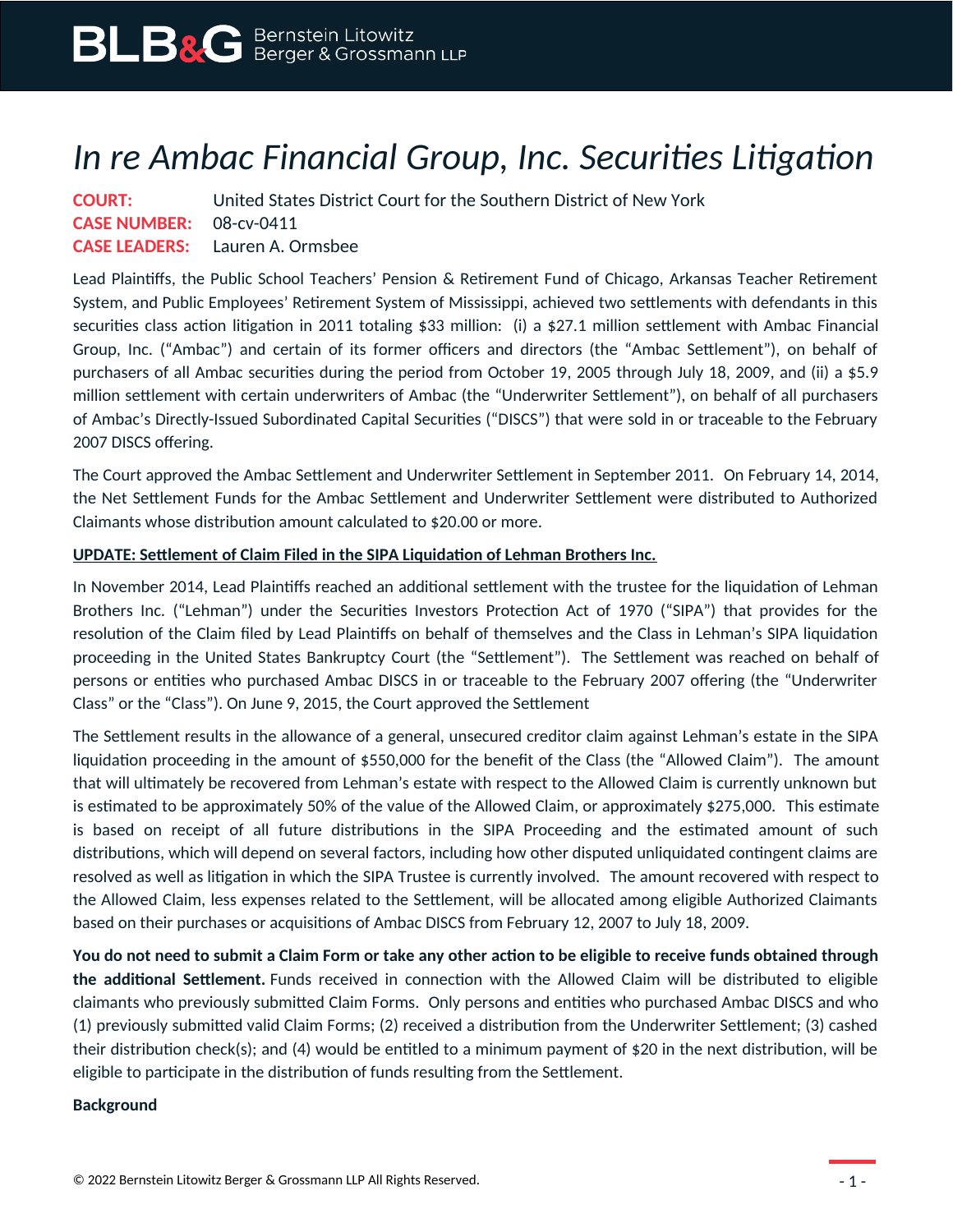

Lead Plaintiffs allege that Ambac, one of the country's largest bond insurers, secretly lowered its underwriting standards to allow the guarantee of billions of dollars of high risk mortgage-related securities without adequately disclosing the acceptance of greater risk than Ambax had insured in the past. As America's real estate market plummeted throughout late 2006 and 2007, Ambac affirmatively misrepresented its deteriorating portfolio risk by consistently posting small reserves and "mark-to-market" write-downs that strongly indicated a healthy portfolio. In fact, the mortgage-backed securities were showing significant delinquencies and risk of loss that would cripple Ambac's capital base. This exposure not only caused the Company enormous losses but also caused Ambac to lose its prized triple-A credit rating.

On January 16, 2008, Ambac announced a loss of \$32 per share, stunning investors by disclosing (a) a \$5.4 billion "mark-to-market" write-down on its \$29 billion exposure to mortgage-related collateralized debt obligations; (b) \$1.1 billion of actual impairments; (c) a near-tripling of its loss reserves; (d) a 67% reduction in dividend payments; and (e) the resignation of the Company's CEO. These disclosures caused a 70% drop in Ambac's stock price over two days. In March 2008, Ambac raised \$1.5 billion in equity capital. This influx of capital did little to help the beleaguered company. Ambac's stock declined from a high of \$96 per share in May 2007 to a low of \$6.24 following the January 2008 disclosure. By the end of March 2008, the stock had further dropped to \$5.75 per share. By the end of the Class Period, Ambac's stock was trading at \$3.46 per share.

On August 22, 2008, Lead Plaintiffs filed a Consolidated Amended Class Action Complaint alleging claims under both the Exchange Act of 1934 and the Securities Act of 1933. On October 21, 2008, Defendants filed their motions to dismiss the Complaint. On February 22, 2010, Judge Buchwald denied in large part Defendants' motions to dismiss the Complaint, sustaining all of Lead Plaintiffs' Exchange Act claims and Lead Plaintiffs' Securities Act claims with respect to a February 2007 DISCS Offering. The Court dismissed Securities Act claims with respect to a March 2008 Offering.

## **Case Documents**

- June 9, 2015 Order approving Lead Plaintiffs' Motion for (1) Final Approval of Settlement of Claim Filed in the SIPA Proceeding of Lehman Brothers Inc., (2) Approval of the Proposed Allocation of Settlement Proceeds, and (3) Reimbursement of Expenses
- June 9, 2015 Judgment Approving Settlement of Claim Filed in the SIPA Liquidation of Lehman Brothers Inc.
- June 2, 2015 Reply and Notice of Non-Opposition in Support of Lead Plaintiffs' Final Approval Motion
- May 5, 2015 Joint Declaration of Lauren A. Ormsbee and Frederic S. Fox in Support of Final Approval Motion
- May 5, 2015 Memorandum of Law in Support of Final Approval Motion
- May 5, 2015 Notice of Lead Plaintiffs' Motion for (1) Final Approval of Settlement of Claim Filed in Lehman SIPA Proceeding, (2) Approval of the Proposed Allocation of Settlement Proceeds, and (3) Reimbursement of Expenses ("Final Approval Motion")
- March 25, 2015 Notice of Proposed Settlement of Claim Filed in the SIPA Liquidation of Lehman Brothers Inc.